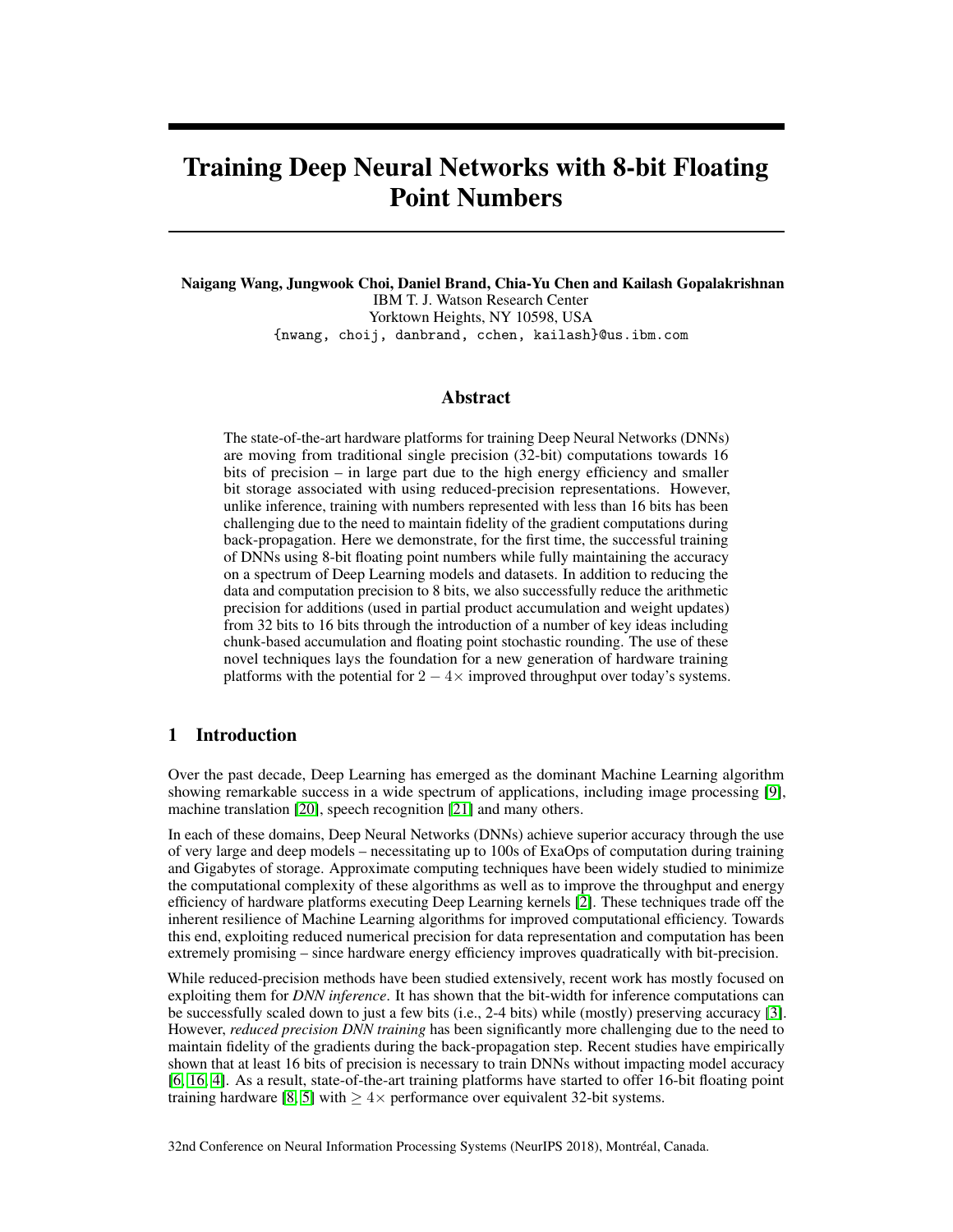The goal of this paper is to push the envelope further and enable DNN training using 8-bit floating point numbers. To exploit the full benefits of 8-bit platforms, 8-bit floating point numbers are used for numerical representation of data as well as computations encountered in the forward and backward passes of DNN training. There are three primary challenges to using super scaled precision while fully preserving model accuracy (as exemplified in Fig. 1 for ResNet18 training on ImageNet dataset). Firstly, when all the operands (i.e., weights, activations, errors and gradients) for general matrix multiplication (GEMM) and convolution computations are reduced to 8 bits, most DNNs suffer noticeable accuracy degradation (e.g., Fig. 1(a)). Secondly, reducing the bit-precision of accumulations in GEMM from 32 bits (e.g.,  $[16, 4]$ ) to 16 bits significantly impacts the convergence of DNN training (Fig. 1(b)). This reduction in accumulation bit-precision is critically important for reducing the area and power of 8-bit hardware. Finally, reducing the bit-precision of weight updates to 16-bit floating point impacts accuracy (Fig.  $1(c)$ ) - while 32-bit weight updates require an extra copy of the high precision weights and gradients to be kept in memory, which is expensive.



Figure 1: The challenges of **selectively** reducing training precision with (a) 8-bit representations, (b) 16-bit accumulations, and (c) 16-bit weight updates vs. F P32 baseline for ResNet18 (ImageNet).

In this paper, we introduce new techniques to fully overcome all of above challenges:

- Devised a new  $FP8$  floating point format that, in combination with DNN training insights, allows GEMM computations for Deep Learning to work without loss in model accuracy.
- Developed a new technique called **chunk-based computations** that when applied hierarchically allows all matrix and convolution operations to be computed using only 8-bit multiplications and 16-bit additions (instead of 16 and 32 bits respectively).
- Applied floating point stochastic rounding in the weight update process allowing these updates to happen with 16 bits of precision (instead of 32 bits).
- Demonstrated the wide applicability of the combined effects of these techniques across a suite of Deep Learning models and datasets – while fully preserving model accuracy.

The use of these novel techniques open up new opportunities for hardware platforms with  $2 - 4 \times$ improved energy efficiency and throughput over state-of-the-art training systems.

## 2 8-bit floating point training

## 2.1 Related Work

There has been a tremendous body of research conducted towards DNN precision scaling over the past few years. However, a significant fraction of this quantization research has focused around reduction of bit-width for the forward path for inference applications. Recently, precision for weights and activations were scaled down to 1-2 bits ([11, 3]) with a small loss of accuracy, while keeping the gradients and errors in the backward path as well as the weight updates in full-precision. In comparison to inference, much of the recent work on low precision training often uses much higher precision – specifically on the errors and gradients in the backward path. DoReFa-Net [22] reduces the gradient precision down to 6 bits while using 1-bit weights and 2-bit activations for training. WAGE [19] quantizes weights, activations, errors and gradients to 2, 8, 8 and 8 bits respectively. However, all of these techniques incur significant accuracy degradation ( $> 5\%$ ) relative to full-precision models.

To maintain model accuracy for reduced-precision training, much of recent work keeps the data and computation precision in at least 16 bits. MPT [16] uses a IEEE half-precision floating point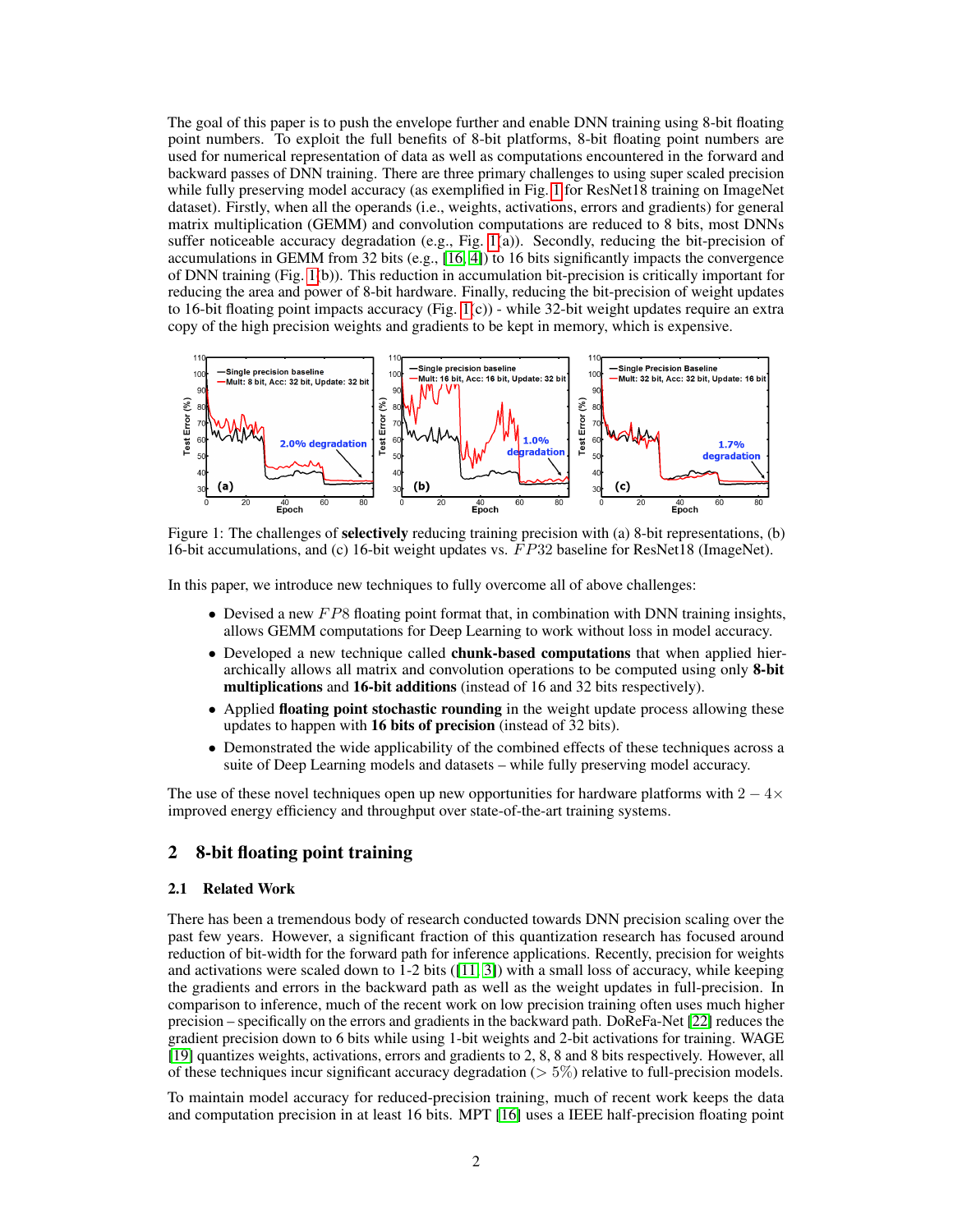format (16 bits) accumulating results into 32-bit arrays and additionally proposes a loss-scaling method to preserve gradients with very small magnitudes. Flexpoint [13] and DFP [4] demonstrated a format with a 16-bit mantissa and a shared exponent to train large neural networks with full-precision accuracy. The shared exponents can be adjusted dynamically to minimize overflow. However, even with 16-bit data representations, these techniques require the partial products to be accumulated in 32-bits and subsequently rounded down to 16 bits for the following computation. In addition, in all cases, a 32-bit copy of the weights is maintained to preserve the fidelity of the weight update process.

In contrast, using the new ideas presented in this paper, we show that it is possible to train these networks using just 8-bit floating point representations for all of the arrays used in matrix and tensor computations – weights, activations, errors and gradients. In addition, we show that the partial products of these two 8-bit operands can be accumulated into 16-bit sums which can then be rounded down to 8 bits again. Furthermore, the master copy of the weights preserved after the weight update process can be scaled down from 32 to 16 bits. These advances dramatically improve the computational efficiency, energy efficiency and memory bandwidth needs of future deep learning hardware platforms without impacting model convergence and accuracy.



Figure 2: A diagram showing the precision settings for (a) three GEMM functions during forward and backward passes, and (b) three AXPY operations during a standard SGD weight update process.

## 2.2 New Reduced Precision Floating Point Formats: FP8 and FP16

Fig. 2 shows the precision settings for the three GEMM functions during forward and backward passes, i.e., Forward, Backward and Gradient GEMM, as well as the three vector addition (AXPY) operations during a standard stochastic gradient descent (SGD) weight update process, i.e., L2 regularization (L2-Reg), momentum gradient accumulation (Momentum-Acc), and weight update (Weight-Upd). Note that the convolution computation is implemented by first lowering the input data, followed by GEMM operations. In other words, GEMM refers to computations corresponding to both convolution (Conv) and fully-connected (FC) layers. Our 8-bit floating point number (FP8) has a (sign, exponent, mantissa) format of  $(1, 5, 2)$  bits - where the format is chosen carefully to represent weights, activations, errors and gradients used in the three GEMMs. The 16-bit floating point number ( $FPI6$ ) has a (1, 6, 9) format and is used for both GEMM accumulations as well as AXPY additions – where the higher (6-bit) exponent provides a larger dynamic range needed during weight updates. Both  $FP8$  and  $FP16$  formats are selected after in-depth studies of the data distribution in networks, focusing on balancing the representation accuracy and dynamic range. Due to limited available space, we only show results from the best formats that work reliably across a variety of deep networks/datasets. We refer to IEEE single precision as  $FP32$ , i.e  $(1, 8, 23)$ . In addition, we explore two floating point rounding modes post  $FP16$  additions – nearest and stochastic rounding.

## 2.3 Floating Point Accumulation in Reduced Precision

A GEMM function involves a dot-product that may accumulate a large number of element-wise products in floating point. Since floating point addition involves right-shift of the smaller of the two operands (by the difference in exponents), it is possible that this smaller number may be truncated entirely after addition due to limited mantissa bits.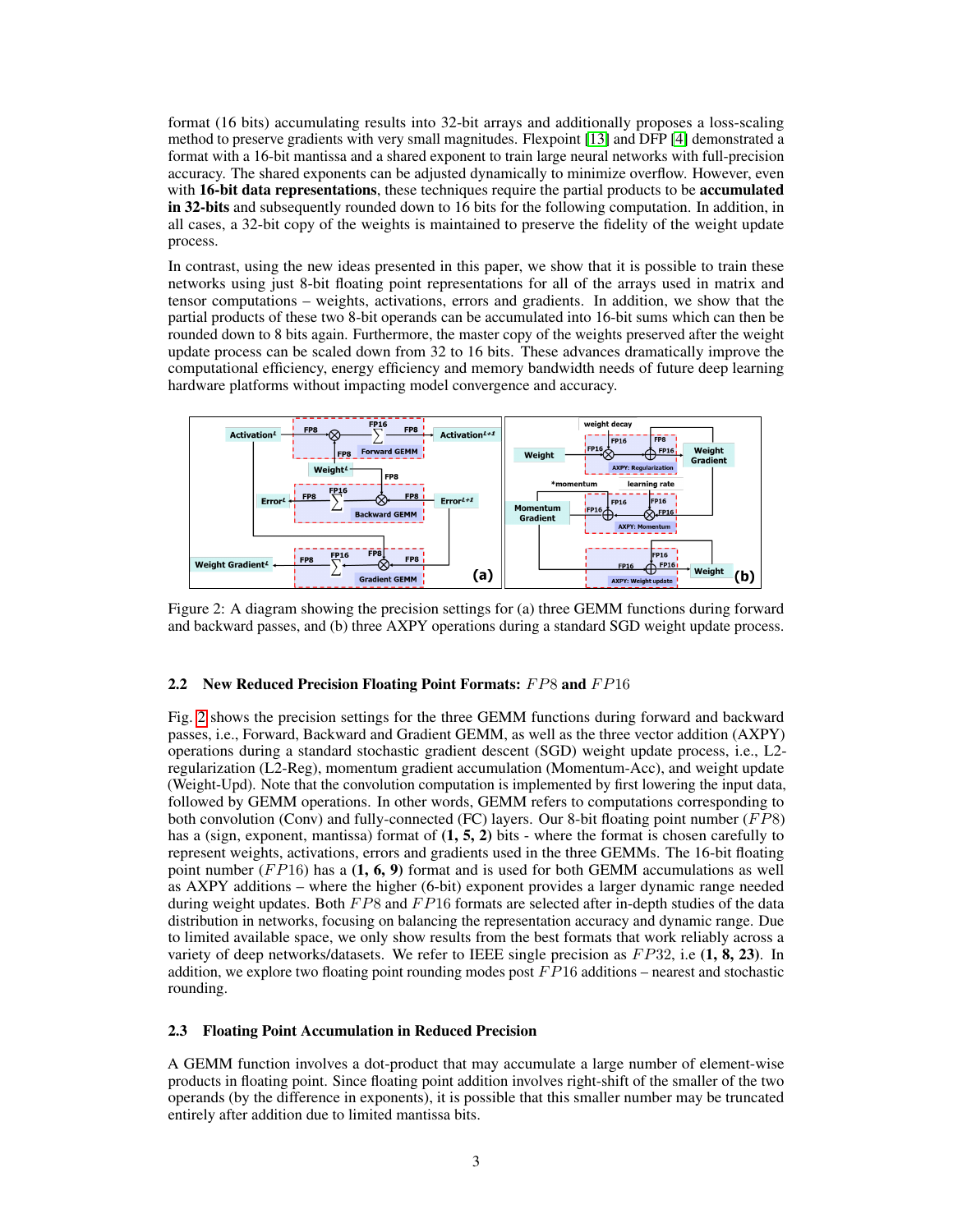This issue of truncation in large-to-small number addition (also called "swamping" [10]) is known in the area of high performance computing [17], which focuses on numerical accuracy of high precision 32/64-bit floating point computations. However, in the context of deep neural networks, we find that the swamping is particularly serious when the accumulation bit-precision is reduced aggressively. When we use our  $FP16$  format for accumulations, this truncation happens when the magnitude differs larger than the swamping threshold  $2^{mantissa+1}$ . Furthermore, swamping is exacerbated under the following conditions: 1) the accumulation is done over the values with non-zero mean (and thus the magnitude of the sum can gradually increase beyond the swamping threshold) and/or 2) some of the elements in the vector have a large magnitude (due to long tails in the distribution). These two cases cause significant accumulation errors – and is the reason why **current hardware** platforms are unable to reduce accumulation precision below 32 bits.

In this work, we demonstrate that swamping severely limits reduction in training precision and propose two novel schemes that completely overcome this limit and enable low-precision FP8 DNN training: chunk-based accumulation and floating point stochastic rounding.

Chunk-based Accumulation The novel insight behind our proposed idea of chunk-based accumulations is to divide a long dot-product into smaller chunks (defined by the chunk length  $CL$ ). The individual element-wise products are then added hierarchically – intra-chunk accumulations are first performed to produce partial sums followed by inter-chunk accumulations of these partial sums to produce a final dot-product value. Since the length of the additions for both intra-chunk and inter-chunk computations is reduced by  $CL$ , the probability of adding a large number to a small number decreases dramatically. Furthermore, chunk-based accumulation requires little additional computational overhead (unlike sorting-based summation techniques) and incurs relatively insignificant memory overheads (unlike pairwise-summation) while reducing theoretical error bounds from  $O(N)$  to  $O(N/CL + CL)$  where N is the length of the dot product – similar to the analysis in [1].

Motivated by this chunk-based accumulation concept, we propose a reduced-precision dot-product algorithm for Deep Learning as described in Fig. 3(a). The input to the dot-product are two vectors in  $FP_{mult}$  precision, which are multiplied in  $FP_{mult}$  but have products accumulated in a higher precision  $FP_{acc}$  in order to capture information of the intermediate sum better, e.g.,  $FP_{mult} = \overline{FP8}$ and  $FP_{acc} = FP16$ . Since  $FP16$  is still significantly lower than the typical bit-precision used in GPUs today for GEMM accumulation (i.e.,  $FP32$ ), we employ chunk-based accumulation to overcome swamping errors. Intra-chunk accumulation is carried out in the innermost loop of the algorithm shown in Fig. 3(a), then the sum of the chunks is further accumulated into the final sum. It should be noted that only a single additional variable is required to maintain the intra-chunk sum – thereby minimizing cost and overheads. The net impact of this remarkably simple idea is to minimize swamping and to open up opportunities for using  $FP8$  for representations (and multiplications) and  $FP16$  for accumulations, while matching  $FP32$  baselines for additions as shown in Fig. 3(b).

Stochastic Rounding Stochastic rounding is another extremely effective way of addressing the issue of swamping. Note that information loss occurs when the bit-width is reduced by rounding. As discussed before, floating point addition rounds off the intermediate sum of two aligned mantissas. Nearest rounding is a common rounding mode, but it discards information conveyed in the least significant bits (LSBs) that are rounded off. This information loss can be significant when the accumulation bit-precision is reduced into half, i.e.,  $FP16$ , which has only 9 bits of mantissa.

Stochastic rounding is a method to capture this information loss from the discarded bits. Assume a floating point value with the larger mantissa bits for the intermediate sum,  $x = s \cdot 2^e \cdot (1 + m)$ where s, e, and m are sign, exponent, and mantissa for x, respectively. Also assume that m for this intermediate sum is represented in fixed-precision with  $k'$  bits, which needs to be rounded off into smaller bits,  $k \leq k'$ . Then, the stochastic rounding works as follows:

$$
Round(x) = \begin{cases} s \cdot 2^e \cdot (1 + \lfloor m \rfloor + \epsilon) & \text{with probability } \frac{m - \lfloor m \rfloor}{\epsilon}, \\ s \cdot 2^e \cdot (1 + \lfloor m \rfloor) & \text{with probability } 1 - \frac{m - \lfloor m \rfloor}{\epsilon}, \end{cases} \tag{1}
$$

where  $\lfloor m \rfloor$  is the truncation of  $k' - k$  LSBs of m, and  $\epsilon = 2^{-k}$ .

Note that this floating point stochastic rounding technique is mathematically different from the fixed point stochastic rounding approach that is widely used in literature [6, 11]; since the magnitude of the rounding error of the floating point stochastic rounding is proportional to the exponent value  $2^e$ .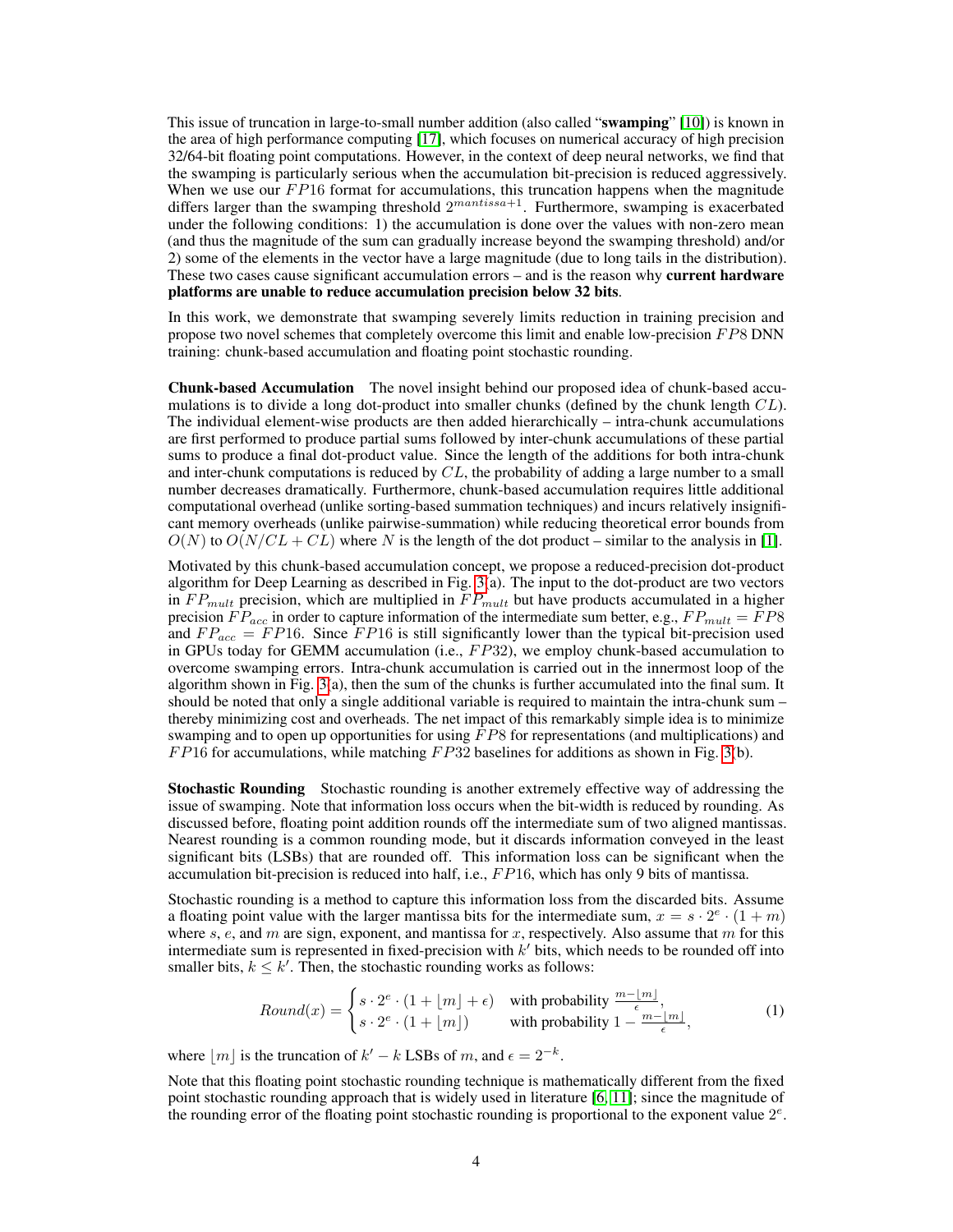|  | Table 1: Training configuration and test error (model size) across a spectrum of networks and datasets. |  |  |  |
|--|---------------------------------------------------------------------------------------------------------|--|--|--|
|  |                                                                                                         |  |  |  |

| Model              | CIFAR10-CNN     | CIFAR10-ResNet      | BN50-DNN           | AlexNet        | ResNet18        | ResNet <sub>50</sub> |
|--------------------|-----------------|---------------------|--------------------|----------------|-----------------|----------------------|
| Dataset            | CIFAR10         | CIFAR <sub>10</sub> | <b>BN50</b>        | ImageNet       | ImageNet        | ImageNet             |
| Minibatch Size     | 128             | 128                 | 256                | 256            | 256             | 256                  |
| Epoch              | 140             | 160                 | 20                 | 45             |                 | 80                   |
| $FP32$ Baseline    | 17.80% (0.45MB) | 7.23% (2.81MB)      | 59.33% (64.5MB)    | 41.96% (432MB) | 32.57% (66.9MB) | 27.86% (147MB)       |
| Our $FP8$ Training | 18.15% (0.23MB) | 7.79% (1.41MB)      | $60.08\%$ (34.5MB) | 42.45% (216MB) | 33.05% (32.3MB) | 28.28% (73.5MB)      |

In spite of this difference, we show both numerically (in the next section) and empirically (in Sec. 3 and 4.3) that this technique works robustly for DNNs.

To the best of our knowledge, this work is the first to demonstrate the effectiveness of chunk-based accumulation and floating point stochastic rounding towards 8-bit DNN training of large models.

Comparison of Accumulation Techniques We perform numerical analysis to investigate the effectiveness of the proposed chunk-based accumulation and floating point stochastic rounding schemes. Fig. 3(b) compares the behavior of  $FP16$  accumulation for different rounding modes and chunk sizes. A vector with varying length drawn from the uniform distribution (mean=1, stdev=1) is accumulated. As a baseline, accumulation in  $FP32$  is shown where the accumulated values increase linearly with vector length, as the addend has a non-zero mean. A typical  $FP16$  accumulation with the nearest rounding (i.e., ChunkSize=1) significally suffers swamping errors (the accumulation stops when length  $\geq 4096$ , since the magnitudes differ by  $\geq 2^{11}$ ). Chunk-based accumulation dramatically helps compensate this error, as the effective length of accumulation is reduced by chunk size to avoid swamping (ChunkSize=32 is already very robust, as shown in Fig. 3(b)). The figure also shows the effectiveness of the stochastic rounding; although there exists slight deviation at large accumulation length due to the rounding error, stochastic rounding consistently follows the FP32 result.

Given these results on simple dot-products, we employ chunk-based accumulation for Forward/Backward/Gradient GEMMs, using the reduced-precision dot-product algorithm described in Fig. 3(a). For weight update AXPY computations, it is more natural to use stochastic rounding, since the weight gradient is accumulated into the weight over mini-batches across epochs, unlike dotproduct of long vectors in GEMM. The following sections empirically demonstrate the effectiveness of these two techniques over a wide spectrum of DNN training models and datasets.



Figure 3: (a) Reduced-precision dot-product based on accumulation in chunks. (b) Comparison of accumulation for different chunk sizes and rounding modes. A typical  $FP16$  accumulation (i.e., ChunkSize = 1) with nearest rounding (NR) suffers significant error, whereas ChunkSize  $\geq$ = 32 help compensate this error. Stochastic rounding schemes also follows the FP32 baseline.

## 3 Experimental Results

Reduced-precision emulated experiments were performed using NVIDIA GPUs. The software platform is an in-house distributed deep learning framework [7]. The three GEMM computations share the same bit-precision and chunk-size:  $FP8$  for input operands and multiplication and  $FP16$  for accumulation with a chunk-size of 64. The three AXPY computations use the same bit-precision,  $FP16$ , using floating point stochastic rounding. To preserve the dynamic range of the back-propagated error with small magnitude, we adopt the loss-scaling method described in [16]. For all the models tested,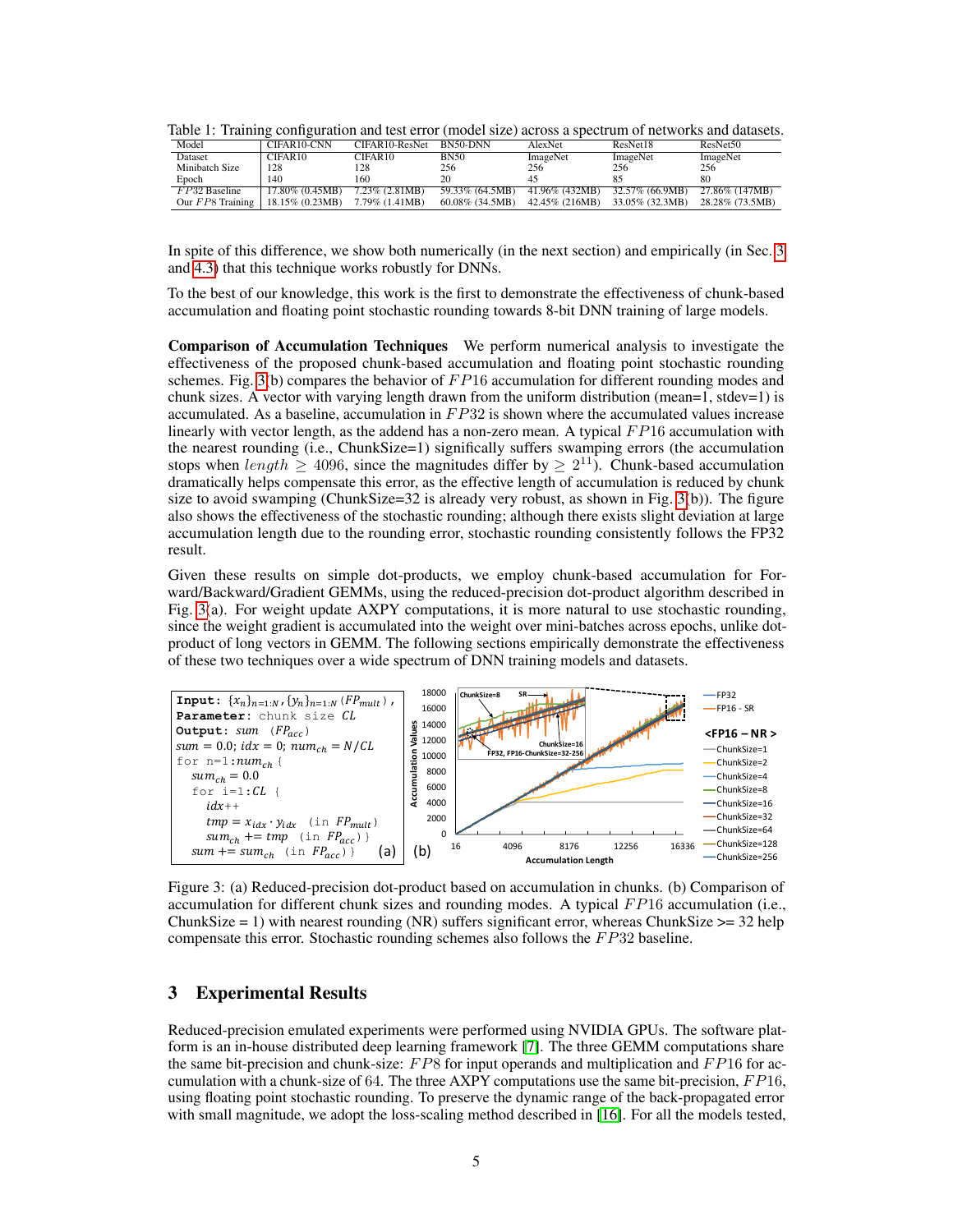a single scaling factor of 1000 was used without loss of accuracy. The GEMM computation for the last layer of the model (typically a small FC layer followed by Softmax) is kept at  $FP16$  for better numerical stability. Finally, for the ImageNet dataset, the input image is represented using  $FP16$  for the ResNet18 and ResNet50 models. The technical reasons behind these choices are discussed in Sec. 4 in more detail.

To demonstrate the robustness as well as the wide coverage of the proposed  $FP8$  training scheme, we tested it comprehensively on a spectrum of well-known Convolutional Neural Networks (CNNs) and Deep Neural Networks (DNNs) for both image and speech classification tasks across multiple datasets; CIFAR10-CNN ([14]), CIFAR10-ResNet, ImageNet-ResNet18, ImageNet-ResNet50 ([9]), ImageNet-AlexNet ([15]), BN50-DNN ([18]) (details on the network architectures can be found in the supplementary material). Note that, for large ImageNet networks, we skipped some preprocessing steps, such as color and scale augmentations, in order to accelerate the emulation process for reduced-precision DNN training, since it needs large computing resources.

All networks are trained using the SGD optimizer via the proposed  $FP8$  training scheme without changes to network architectures, data pre-processing, or hyper-parameters, then the results are compared with the  $FP32$  baseline. The experimental results are summarized in Table 1, while the detailed convergence curves are shown in Fig. 4. As can be seen, with the proposed  $FP8$ training technique, every single network tested achieved almost identical test errors compared to the full-precision baseline while memory foot-print for not only weight but also the master copy is reduced by  $2 \times$  due to  $FP8$  weight and  $FP16$  master copy. As a proof of wide-applicability, we additionally trained the CIFAR10-CNN network with the ADAM optimizer [12] and achieved baseline accuracies while using  $F \times B$  GEMMs and  $F \times P16$  weight updates. Overall, our experimental results indicate that training with  $FP8$  representations,  $FP16$  accumulations and  $FP16$  weight updates show remarkable robustness across a wide spectrum of application domains, network types and optimizer choices.

Table 2 shows a comparison of the reduced-precision training work for top-1 accuracy (%) of AlexNet on ImageNet. The proposed  $FP8$  training scheme achieved equivalent accuracies to the previous state-of-the-art, while using only half of the bit-precision for both representations and accumulations.



Figure 4: Reliable model convergence results across a spectrum of models and datasets using a chunk size of 64.  $FP8$  is used for representations and  $FP16$  is used for accumulation and updates.

# 4 Discussion & Insight

#### 4.1 Bit-Precisions for First and Last Layer

The first and last layers in DNNs are often excluded from quantization due to their sensitivity [22, 3]. However, there is very limited understanding on how the bit-precision needs to be set for the first/last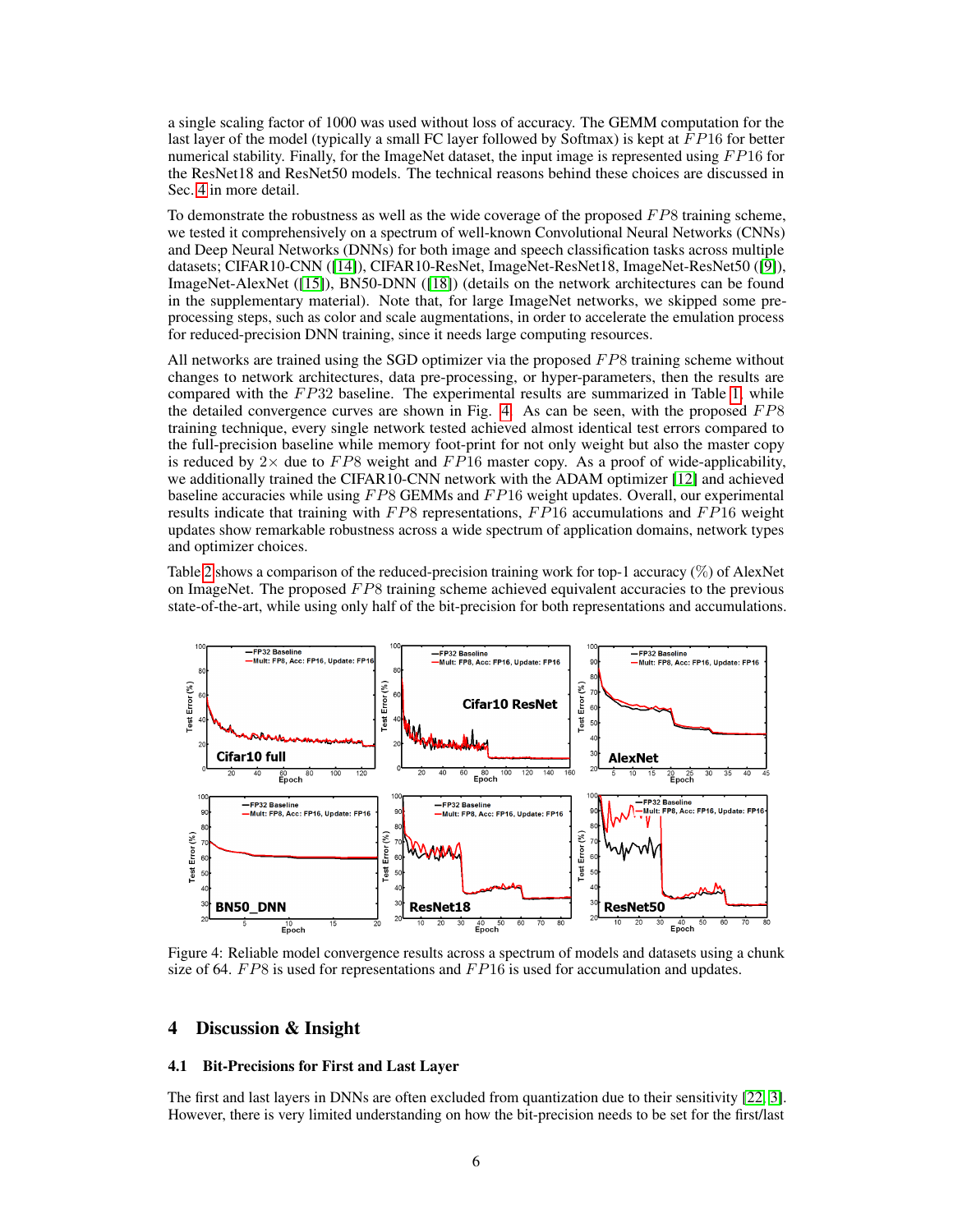|                                   |     | <b>Bit-Precision</b> |    |    |     | FP32 | Reduced   |
|-----------------------------------|-----|----------------------|----|----|-----|------|-----------|
| Reduced Precision Training Scheme | W   | $\boldsymbol{x}$     | dW | dx | acc |      | Precision |
| DoReFa-Net [22]                   |     |                      | 32 |    | 32  | 55.9 | 46.1      |
| <b>WAGE [19]</b>                  |     |                      |    |    | 32  | N/A  | 51.6      |
| <b>DFP</b> [4]                    | ۱6. |                      | 16 |    | 32  | 57.4 | 56.9      |
| <b>MPT</b> [16]                   | 16  |                      | 16 | 16 | 32  | 56.8 | 56.9      |
| Proposed FP8 training             | 8   |                      |    |    | 16  | 58.0 | 57.5      |

Table 2: Comparison of reduced-precision training for top-1 accuracy (%) for AlexNet (ImageNet)

Table 3: Comparison of the precision setting on the last layer of AlexNet

|         | Last Layer GEMMs    |                 | Input to    |       | Test Error $(\%)$   Accuracy Degradation $(\%)$ |
|---------|---------------------|-----------------|-------------|-------|-------------------------------------------------|
| Forward | Backward   Gradient |                 | Softmax     |       |                                                 |
| FP16    | FP16                | FP16            | FP16        | 42.30 | 0.34                                            |
| FP8     | FP <sub>8</sub>     | FP8             | FP8         | 52.12 | 10.16                                           |
| FP8     | FP <sub>8</sub>     | FP <sub>8</sub> | <b>FP16</b> | 42.37 | 0.41                                            |



Figure 5: (a) The importance of chunk-based accumulations for ResNet50. (b) Sensitivity of Forward, Backward and Gradient GEMMs to accumulation errors for ResNet18 without chunking - indicating that Gradient GEMM accumulation errors harm DNN convergence.

layers in order to reduce its impact on model accuracy. This section aims to precisely provide that insight and specify how the bit-precision of the first and last layers affects  $F\mathcal{P}8$  training performance.

For the first layer, we observe that the representation precision for input images is very critical for successfully training FP8 models. Image data is typically represented by 256 color intensity levels (e.g., uint8 in CIFAR10). Since  $FP8$  does not have enough mantissa bits to represent integer values from 0 to 255, we chose to use  $FP16$  to adequately represent input images. This is particularly critical for achieving high accuracy on ImageNet using ResNet18 and ResNet50; without which we observe  $\sim 2\%$  accuracy degradation for these networks. All other data types includings weights, output activations, and weight gradients can still be represented in F P8 with no loss in accuracy.

Additionally, we note that the last layer is very sensitive to quantization. First, we conjecture that this sensitivity is directly related to the fidelity of the Softmax function (since these errors get exponentially amplified). To verify this, we conducted experiments on AlexNet, with varying precisions for the last layer. As summarized in Table 3, the last layer with all three GEMMs in  $FP16$ achieves baseline accuracy (degradation  $< 0.5\%$ ), but the FP8 case exhibits noticeable degradation. We also observe that it is indeed possible to use  $FP8$  for all three GEMMs in the last layer and achieve high accuracy – as long as the output of the last layer Forward GEMM is preserved in  $FP16$ . However, to ensure robust training across a diverse set of neural networks, we decided to use  $FP16$ for all three GEMMs in the last layer. Given the limited computational complexity in the last layer of a DNN (< 1% in FLOPS), we anticipate very little loss in performance from running this layer in  $FP16$  while maintaining  $FP8$  for the rest of layers in DNNs.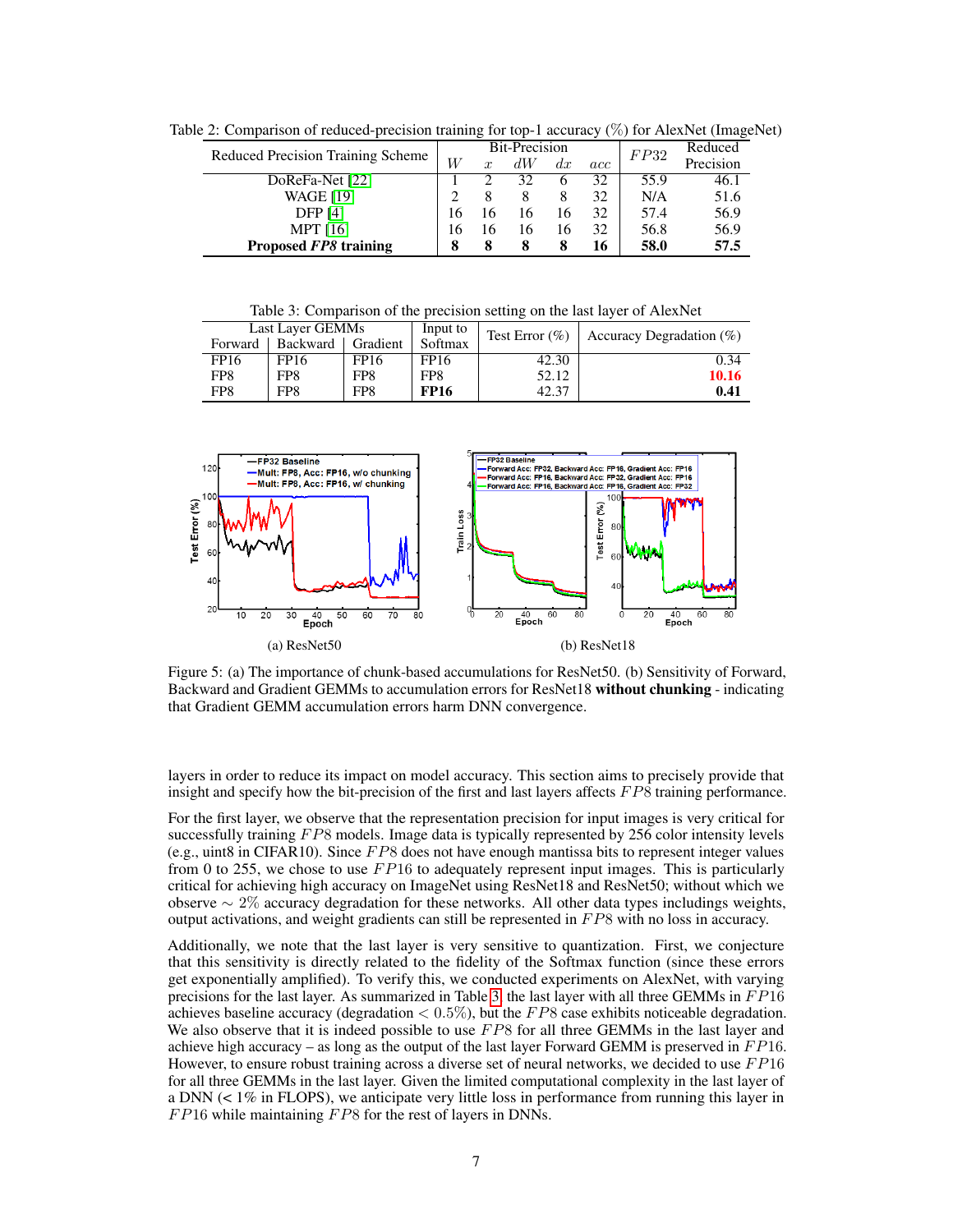Table 4: Impact of the rounding mode used in  $FP16$  weight updates. Top-1 accuracy for AlexNet and ResNet18 on the ImageNet dataset is reported for nearest as well as stochastic rounding approaches.

|          |        |         | $FP32$ Baseline   Nearest Rounding   Stochastic Rounding |
|----------|--------|---------|----------------------------------------------------------|
| AlexNet  | 58.04% | 54.10\% | 57.94%                                                   |
| ResNet18 | 67.43% | 65.74%  | 67.34%                                                   |



**Reduced Precision Dataflow Engines Chunk accumulation engines** On-core memory and memory access engines

Figure 6: Effect of chunk sizes on Gradient GEMM computation errors (normalized L2 distance between  $FP8$  and  $FP32$  GEMMs) for CIFAR10-ResNet.

Figure 7: Chip layout of a novel dataflow-based core (14 nm) with  $FP16$  chunk-based accumulation. FP8 engines are  $> 2 \sim 4 \times$  more efficient over  $FP16$  implementations - and require lesser memory bandwidth and storage

### 4.2 Accumulation Error

Next, we investigate the impact of chunk-based accumulations. Prior works (e.g., [16, 4]) claim that 32 bits of precision is required for the accumulation in any GEMM to prevent loss of information. Motivated by the significant area/energy expense of  $FP32$  adders, we counter this by claiming that chunk-based accumulations can effectively address this loss in long dot-products while maintaining accumulation bit-precision in  $FP16$ . As shown in Fig. 5(a),  $FP8$  training for ResNet50 fails to converge without chunking, but chunk-based computations bring model convergence back to baseline.

Investigating further, we identify Gradient GEMM to be the most sensitive to accumulation precision when chunking is not used. As shown in Fig.  $5(b)$ ,  $FP8$  training on ResNet18 converges to baseline accuracy levels when  $FP32$  is used for Gradient GEMM. For other cases, interestingly, the training loss converges but the test error diverges to 99%, exhibiting significant over-fitting. This implies that the failure in addressing information loss in low-precision Gradient GEMM results in poor generalization of the network during training. Gradient GEMM accumulates weight gradients across minibatch samples, where information from small gradients may be lost due to swamping (Sec. 2.3), resulting in the SGD optimization being stuck at sharp local minimas. Chunk-based accumulation addresses the issue of swamping to recover information loss and therefore help generalization.

To understand the impact of chunk size on accumulation accuracy for Gradient GEMM in DNN training, we extracted data from Activation and Error matrices from the two different Conv layers in the CIFAR10-ResNet model to compute Gradient GEMM with varying chunk sizes. Fig. 6 shows the normalized L2-distance of the results relative to the full-precision counterpart for varying chunk size. The computation results are closest to the  $FP32$  baseline with the chunk size between 64 and 256. Before and after this range, the L2-distance is higher due to the dominant inter-chuck and intra-chunk accumulation error, respectively. Based on this insight, and for the ease of hardware implementation, we use a chunk size of 64 for our experiments across all models.

## 4.3 Nearest Rounding vs. Stochastic Rounding

Finally, we investigate the impact of rounding mode on  $FP16$  weight updates. Since weight gradients are typically several orders of magnitude smaller than weights, prior work (e.g., [16]) adopts  $FP32$ for weight updates. In this work, we maintain  $FP16$  for the entire weight update process in SGD (i.e., L2-Reg, Momentum-Acc, and Weight-Upd), as a part of our  $FP8$  training scheme; stochastic rounding is applied to avoid accuracy loss. Table 4 shows the impact of rounding modes (nearest vs.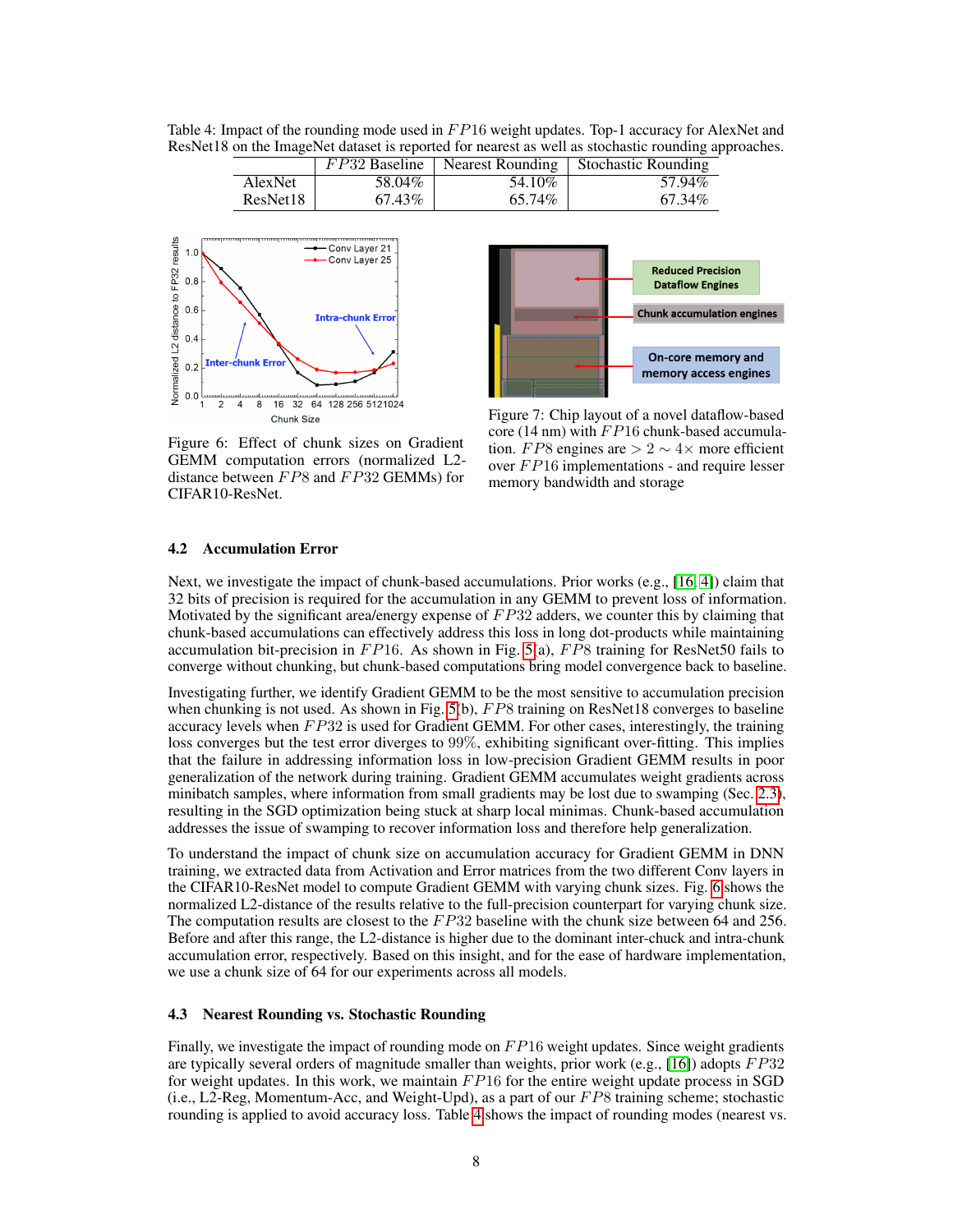stochastic) on the top-1 accuracy of the AlexNet and ResNet18 models. For this experiment, GEMM is done in  $FP32$  to avoid its additional impact on accuracy. As can be seen from the table, the nearest rounding suffers noticeable accuracy degradation (2  $\sim$  4%) while stochastic rounding maintains the baseline accuracies, demonstrating its effectiveness as a key enabler for low precision training.

## 4.4 Hardware Benefits

A subset of the new ideas discussed in this paper were implemented in hardware using a novel dataflow based core design in 14nm silicon technology – incorporating both chunk-based computations as well as scaled precisions for training (Fig. 7). Through these hardware implementations, we draw the following conclusions: 1) The energy overheads of chunk-based computations are  $< 5\%$  for chunk sizes  $> 64$ . 2) FP8 based multipliers accumulating results into FP16 are 2-4 times more efficient in hardware compared to pure  $FP16$  computations because of smaller multipliers (i.e., smaller mantissa) as well as smaller accumulator bit-widths. FP8 hardware engines are roughly similar in area and power to 8-bit integer computation engines (that require larger multipliers and 32-bit accumulators). These promising results lay the foundation for new hardware platforms that provide significantly improved DNN training performance without accuracy loss.

# 5 Conclusions

We have demonstrated DNN training with 8-bit floating point numbers (FP8) that achieves  $2 - 4 \times$ speedup without compromise in accuracy. The key insight is that reduced-precision additions (used in partial product accumulations and weight updates) can result in swamping errors causing accuracy degradation during training. To minimize this error, we propose two new techniques, chunk-based accumulation and floating point stochastic rounding, that enable a reduction of bit-precision for additions down to 16 bits – as well as implement them in hardware. Across a wide spectrum of popular DNN benchmarks and datasets, this mixed precision FP8 training technique achieves the same accuracy levels as the  $FP32$  baseline. Future work aims to further optimize data formats and computations in order to increase margins as well as study additional benchmarks and datasets.

#### Acknowledgments

The authors would like to thank I-Hsin Chung, Ming-Hung Chen, Ankur Agrawal, Silvia Melitta Mueller, Vijayalakshmi Srinivasan, Dongsoo Lee and Jinseok Kim for helpful discussions and supports. This research was supported by IBM Research, IBM SoftLayer, and IBM Congnitive Computing Cluster (CCC).

## References

- [1] Anthony M Castaldo, R Clint Whaley, and Anthony T Chronopoulos. Reducing floating point error in dot product using the superblock family of algorithms. *SIAM journal on scientific computing*, 31(2): 1156–1174, 2008.
- [2] Chia-Yu Chen, Jungwook Choi, Kailash Gopalakrishnan, Viji Srinivasan, and Swagath Venkataramani. Exploiting approximate computing for deep learning acceleration. In *Design, Automation Test in Europe Conference Exhibition (DATE)*, pages 821–826, 2018.
- [3] Jungwook Choi, Zhuo Wang, Swagath Venkataramani, Pierce I-Jen Chuang, Vijayalakshmi Srinivasan, and Kailash Gopalakrishnan. Pact: Parameterized clipping activation for quantized neural networks. *arXiv preprint arXiv:1805.06085*, 2018.
- [4] Dipankar Das, Naveen Mellempudi, Dheevatsa Mudigere, Dhiraj Kalamkar, Sasikanth Avancha, Kunal Banerjee, Srinivas Sridharan, Karthik Vaidyanathan, Bharat Kaul, Evangelos Georganas, et al. Mixed precision training of convolutional neural networks using integer operations. *arXiv preprint arXiv:1802.00930*, 2018.
- [5] Bruce Fleischer, Sunil Shukla, Matthew Ziegler, Joel Silberman, Jinwook Oh, Vijayalakshmi Srinivasan, Jungwook Choi, Silvia Mueller, Ankur Agrawal, Tina Babinsky, et al. A scalable multi-teraops deep learning processor core for ai training and inference. In *VLSI Circuits, 2018 Symposium on*. IEEE, 2018.
- [6] Suyog Gupta, Ankur Agrawal, Kailash Gopalakrishnan, and Pritish Narayanan. Deep learning with limited numerical precision. In *International Conference on Machine Learning*, pages 1737–1746, 2015.